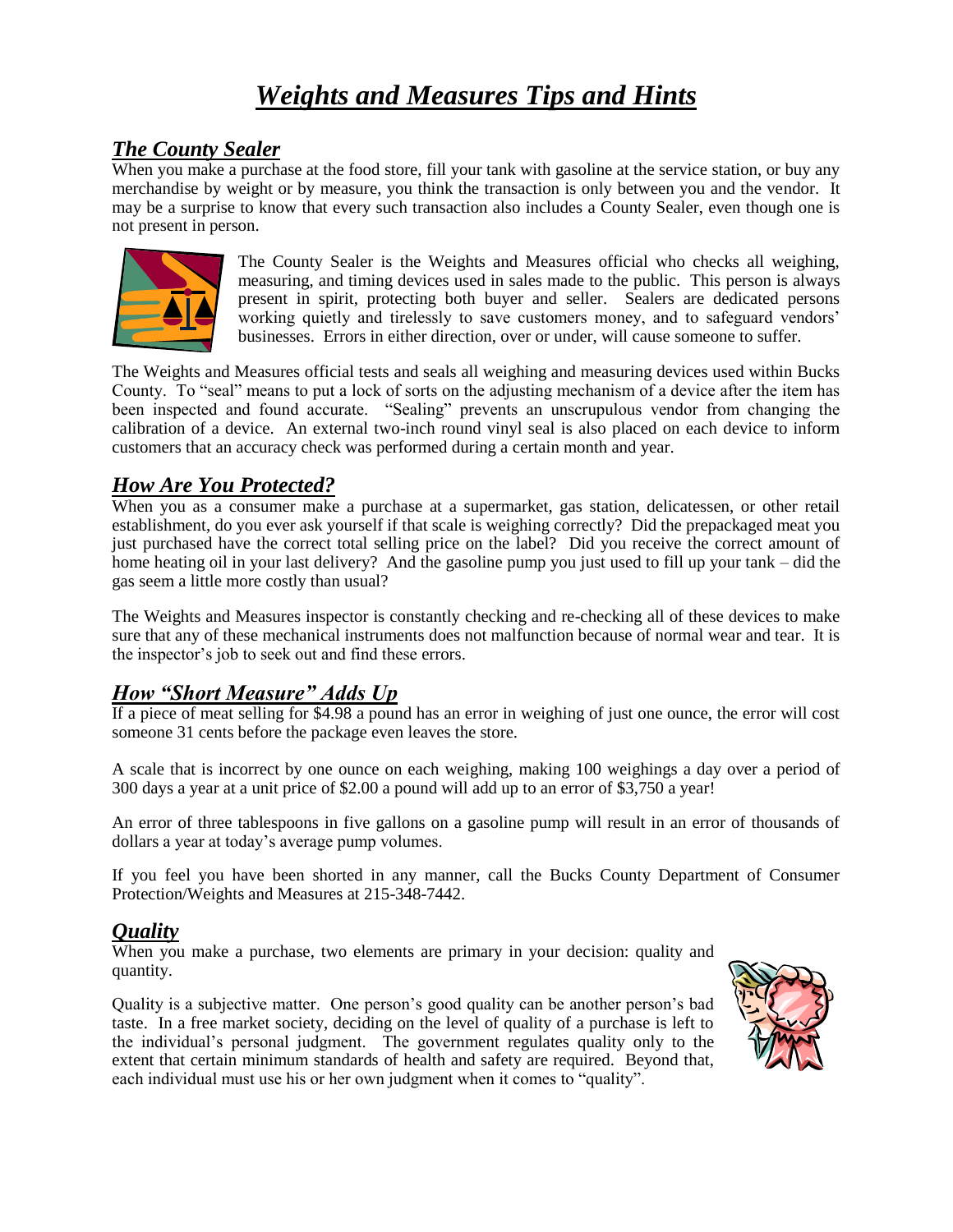## *Quantity*

On the other hand, "quantity" can be determined to a high degree of accuracy. It would be unrealistic for each individual consumer to spend the time and effort it takes to verify the amount contained in every package purchased. It is much more realistic to have a few people check the packages for the general public so that the consumer can be reasonably sure that a package labeled "one pound" actually weighs one pound.

There are such people. They are out there checking the quantity of the contents of various packages in your local supermarket. This requires extensive training, a thorough technical knowledge of the varying characteristics of different types of commodities and a wide range of precise measuring equipment and measurement techniques. They are the Weights and Measures inspectors.

Here are just some of the duties of the Weights and Measures inspectors:

- Make sure all fuel dispensing pumps have the mandated price postings.
- Check for water or other contaminants in fuel storage tanks.
- Test the interlock, anti-drain valve and price accuracy of fuel dispensing devices.
- Test and seal meters for accuracy on retail fuel oil delivery trucks.
- Test and seal timing devices such as parking meters and air hoses at gas stations.
- Inspect off-premises pre-packaged food products for accurate weight, e.g. dairy products, cereal, canned goods, pet foods, etc.
- Check prices on items to be sure they are marked correctly and are legible to the consumer.
- Inspect cash register entries and UPC scanners for accuracy.
- Check advertised items for pricing accuracy.
- Test and seal the calibrating unit on gasoline or kerosene dispensing pumps.
- In the summertime, inspect roadside farm stands and boat marinas.
- Inspect fabric stores that sell cloth by linear measure.

# *Helpful Hints*

**Gasoline sales** – *When purchasing gas for your vehicle, you should do the following:*

Regardless of the weather, always observe the transaction.



 Make sure all of the numbers on the face of the pump are set to **zero**. You can become the victim of an "inflated"' purchase if the previous purchase is on the pump.

 Check the price signs posted for the gas being purchased. See that the price on the sign corresponds with the computer price shown on the pump face.

 Make sure the octane rating is posted on the pump. Use the octane recommended by the vehicle manufacturer.

- Beware of anything that impairs your ability to read the pump numbers.
- Avoid getting gas when a delivery truck is re-filling the main storage tanks. Sediment is stirred up and can clog your car's gas filter.
- Watch all credit card transactions closely. Check the calculations before signing. *Be sure to get a receipt!*
- If you believe that a station is involved in any deceptive practices, call the Bucks County Office of Consumer Protection/Weights and Measures.
- Look for County or State inspection seals, which are usually located on the face of the dispenser.

#### **Firewood Sales**

- Firewood must be sold by the cord or fraction of a cord. A cord is a unit of measure 4 feet by 4 feet by 8 feet, or a total of 128 cubic feet.
- An invoice must accompany all firewood sales. The invoice must include the name, address and phone number of the business, the amount and type of wood purchased, along with the price.
- Do the following when you receive a delivery of firewood:
	- □ Stack the wood carefully.
	- □ Measure the length, width and height of the stacks in feet.

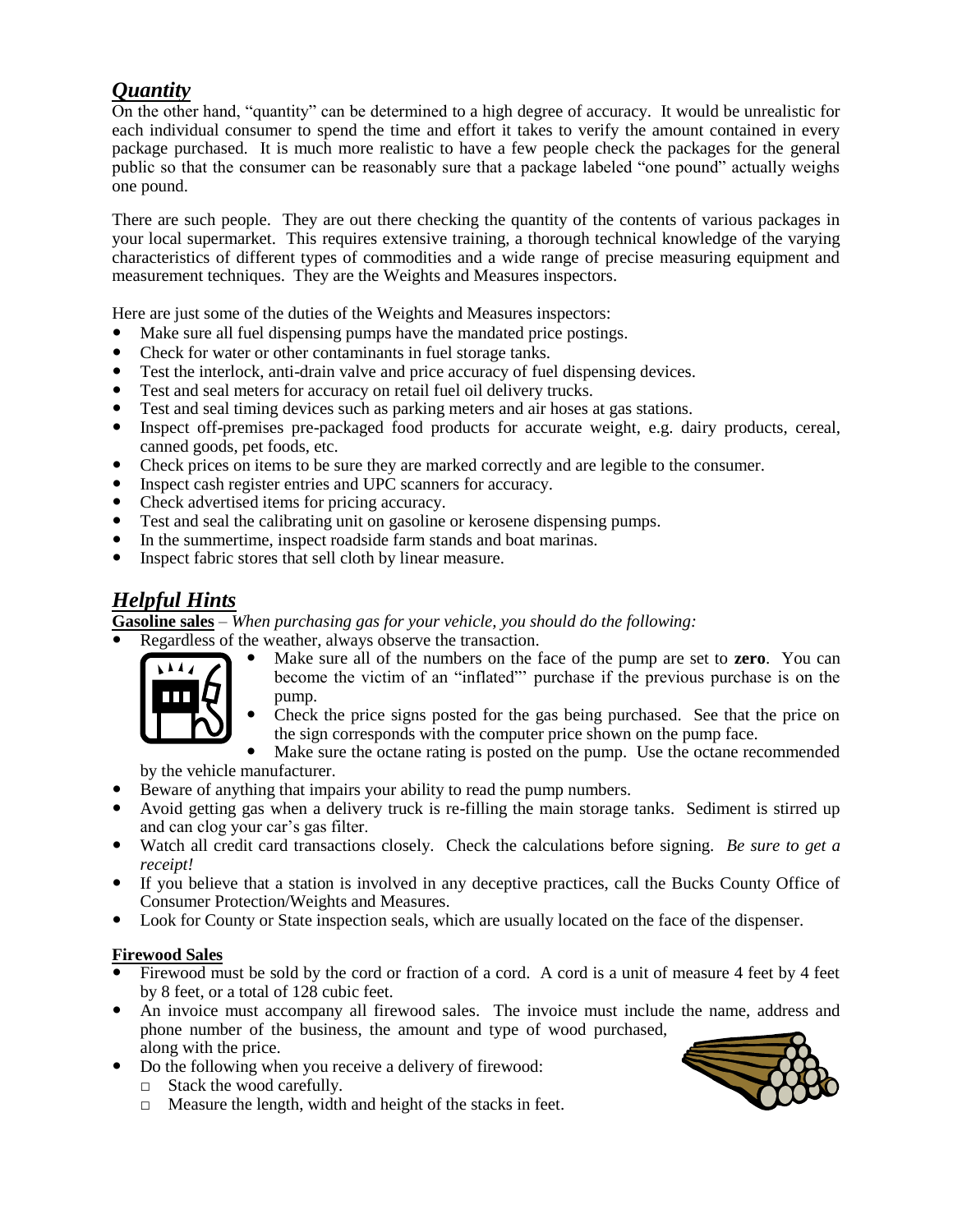- $\Box$  Multiply the measurements to obtain cubic feet.
- $\Box$  Add the cubic feet together to determine if each cord equals 128 cubic feet.
- $\Box$  If the measure is short, call the dealer and request delivery of more wood to make up the difference.
- □ If the dealer refuses to make up the difference, call the Office of Consumer Protection/Weights and Measures and report a short measure sale.

**Mulch Sales** – Examine the load thoroughly before taking delivery. Look for painted wood, glass, and other foreign objects. *Refuse delivery if the mulch appears to be of substandard quality.* In addition, be sure to obtain a receipt with the name, address and phone number of the business, along with the quantity of mulch delivered.

To determine how many cubic yards of mulch you get, measure the volume of the delivery truck. Take the measure of the length, width and height of the leveled load in feet and multiply. Then divide by 27 to obtain the volume of the mulch in cubic yards. Only pay for what is delivered!

#### **Market Scales**

- Scale indications must be free and unobstructed so the consumer can have a clear view of the transaction.
- The scale must begin from a zero indication.
- Look for the county seal on the device.
- Read the label. Package labels give consumers helpful information. The amount of the products or the net quantity in the package is marked on the label. The quantity is shown as a weight, measure, or count, such as ounces, pounds, quarts, liters, or square feet.
- Pay only for the product, not the packaging. When you buy potato salad at the deli counter, you should pay only for the salad, not for the weight of the container, commonly referred to as *tare.* Some electronic scales are set to automatically deduct the weight of the packaging. On other scales, the clerk must adjust the scale to deduct the weight of the packaging material. If you have a question, ask to have the package weighed again before you buy.

**Liquid Petroleum Gas** – In areas where piped-in natural gas is not readily available, many homeowners use home delivered LP Gas. This product, which is compressed and in liquid form, is usually metered through an approved device into the homeowner's storage tank from a delivery truck, except when LP gas is delivered and sold to the purchaser in portable containers referred to as bottles.

- Bottled LP gas is sold by weight with the tare weight stamped on the side of the bottle.
- On metered deliveries from a delivery truck, the seller is required to state on the invoice the date of delivery, name and address of the vendor and the purchaser, and the quantity of product delivered in terms of approved units of measure.
- When refilling you portable tank, the scale used is required to be inspected and sealed to insure accuracy.

**Home Delivery Heating Fuel Oil** - For the past thirty years or more, home heating oil has been the primary energy source for most homeowners. Fuel oil for domestic customers must be metered through a device capable of providing a printed ticket indicating the gallons delivered which shall be rendered to the customer at the time of delivery or with the invoice.

- Purchase fuel oil from a reputable dealer whose meters have been tested and approved for accuracy.
- The delivery meter ticket must be inserted into the meter at the point of delivery and under no circumstances may a ticket be in the meter while the truck is in motion.
- Some oil companies have their drivers compute the total price. Be sure the price pre gallon appears on the ticket and the charge agrees with the number of gallons delivered.
- A good working knowledge of your tank capacity and spot checks before and after deliveries will help you note any major discrepancies.